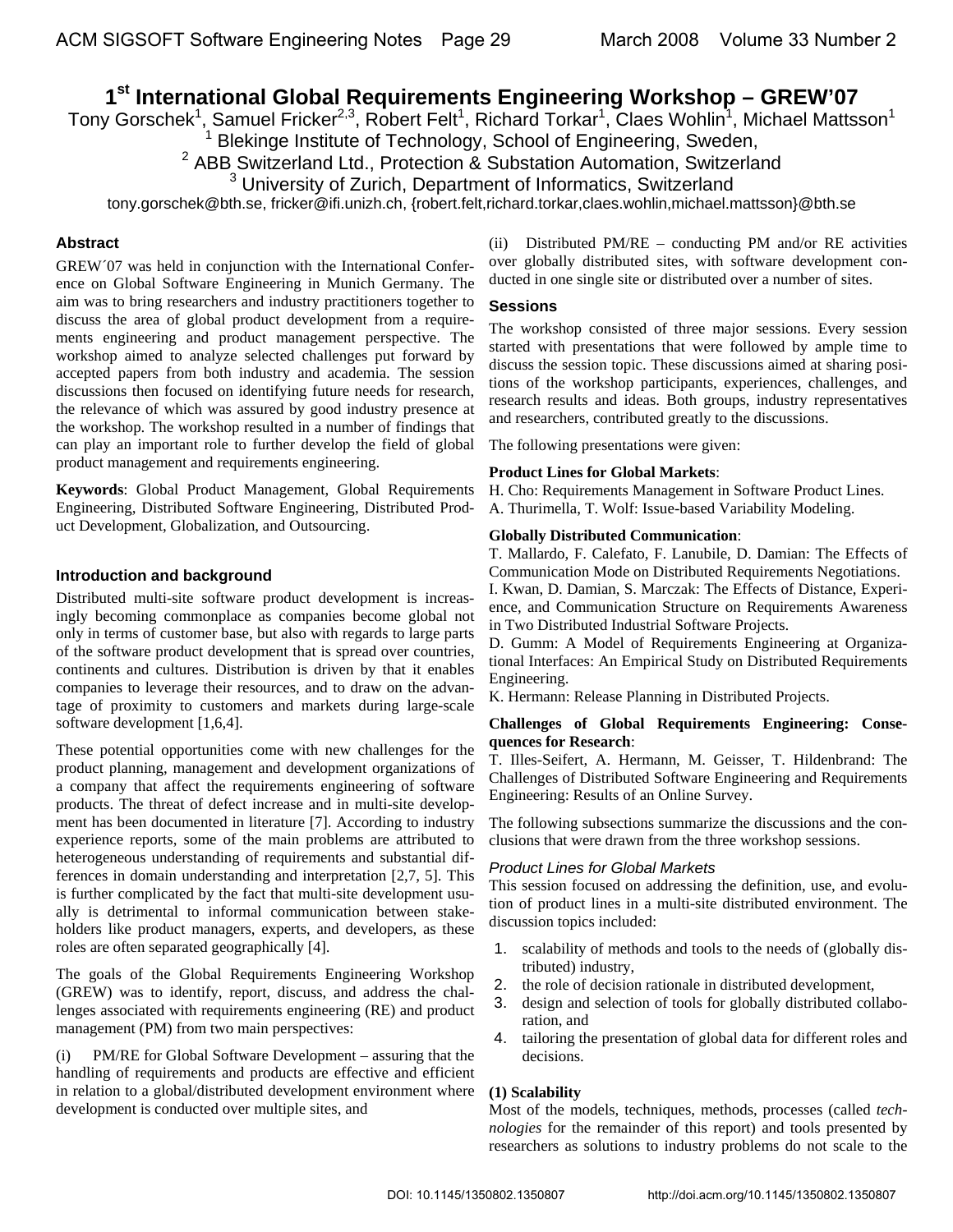needs of industry and/or globally distributed companies, hence will be difficult to be applied. For example, it is not unusual that a company has to handle thousands or even tens of thousands of requirements per year. Most of the presented requirements engineering tools and techniques disintegrate when faced with large amounts of requirements. Researchers need not only to take scalability into account when formulating potential solutions, but should also validate the new technologies in industry to assure e.g. scalability.

Another aspect of scalability raised was cost. Many methods for specifying requirements are too resource intensive and are not adapted for large scale requirements engineering.

#### **(2) Store and Reuse Decision Rationale**

The discussion highlighted the importance of capturing and making available decision rationale associated with the requirements. Storing such decision rationale in rich, but relatively informal format seems to be a key factor for its successful use. This ensures that decisions are reusable. Hence effort is not wasted on discussing and taking one decision several times. This also contributes to enhanced understanding and improved interpretation of information that is spread to multiple roles over distributed development sites.

Such support for decision rationale, however, puts new demands on tools and technologies. Current technology does not adequately support storage, maintenance and search for decision rationale. More research is needed to enable tracking and control of important decisions over time and space.

#### **(3) Roles and Responsibilities**

Product management and requirements engineering in general, and in relation to product lines in particular, span multiple roles and areas of responsibility, from management, marketing, and technical management to architecture and development. Technologies need to take this into consideration by tailoring the presentation of the same data, such as requirements and other information, to these roles and responsibilities. The gap between these views needs to be closed using intelligent technologies and adequate tool support.

Today, most technologies and tools support one view, and several tools need to be used to cover a larger spectrum of roles. This not only hinders the effective use of these technologies and tools, but leads to the need for establishing high-cost and complex traceability policies, which are hard to enforce.

#### **(4) Tools**

The acquisition of tools in industry is seldom performed based on proper investigation of actual needs and available options. Instead, a number of factors separated from tool use influence the tool selection and acquisition process. This results in installed tools that, while improving some practices, require the adoption of practices that are at odds with a company's true needs.

The workshop participants concluded that for good tool selection it is best to start with studying people, the problems facing the company, and the needed process, before choosing a tool that appropriately supports these needs. To enable such a selection process, researchers have a responsibility not only to develop technologies and tools that fit into one specific situation, but to design them to be adaptable to different practices and processes. Such a goal,

however, needs to be balanced with the fact that there may not be a one-size-fits-all.

Some of the issues and questions raised during the tool discussion revolved around the possibility and potential of providing tailored views of one body of data for different roles and decisions. An interesting question raised was whether it is possible to "toolify" domain knowledge as a way to promote a shared understanding over different development sites.

#### *Globally Distributed Communication*

This session addressed requirements engineering and release planning in a distributed organization and the effects of factors like distance, communication mode and organizational structure on activities like negotiations and maintaining awareness of requirements.

The discussion topics included:

- 1. the role of formal processes and leadership,
- 2. shift in resource needs,
- 3. balancing the formality of information,
- 4. the role of motivation for enabling distributed communication, and
- 5. how trust can be achieved and maintained.

## **(1) Processes and Leadership**

It was the experience and conclusion of the discussion participants that a development organization with a process culture that relies on informal ways of working and communicating can be successful in centralized development situations. Faced with distribution, this process culture is likely to lead to failure. However, when transiting from centralized to distributed development, the problems will be realized and may encourage process improvement.

Distribution also puts high demands on the leadership of managers, in particular project management. Similar to the process observations, collocated development is an environment where leadership based on informal procedures and communication can work. However, this is not possible to the same extent in distributed environments.

The cultural differences between development sites were put forward as a critical factor to be managed. Experiences from industry showed that leadership competence was crucial in alleviating these differences. For example, the ability to catch problems early and give instant feedback to practitioners distributed over different sites was seen as a success factor. If this was not managed, small problems, if not caught early, could evolve to showstoppers.

Another aspect, which can make or break success of distributed development, was predictability and repeatability of communication and problem resolution. This aspect should be addressed by combining process and leadership measures. For example, process, roles, and responsibilities should be made clear: every practitioner should know who should resolve an issue, how it should be resolved and the expected timeline for the solution.

Finally, staff turnover was mentioned as a factor that complicates management and leadership. Staff turnover generally increases in distributed environments. This can threaten development initiatives, as valuable competences are lost mid-project. Organizations with ad hoc processes that rely on the competence and heroics of individuals are particularly vulnerable. This problem can only be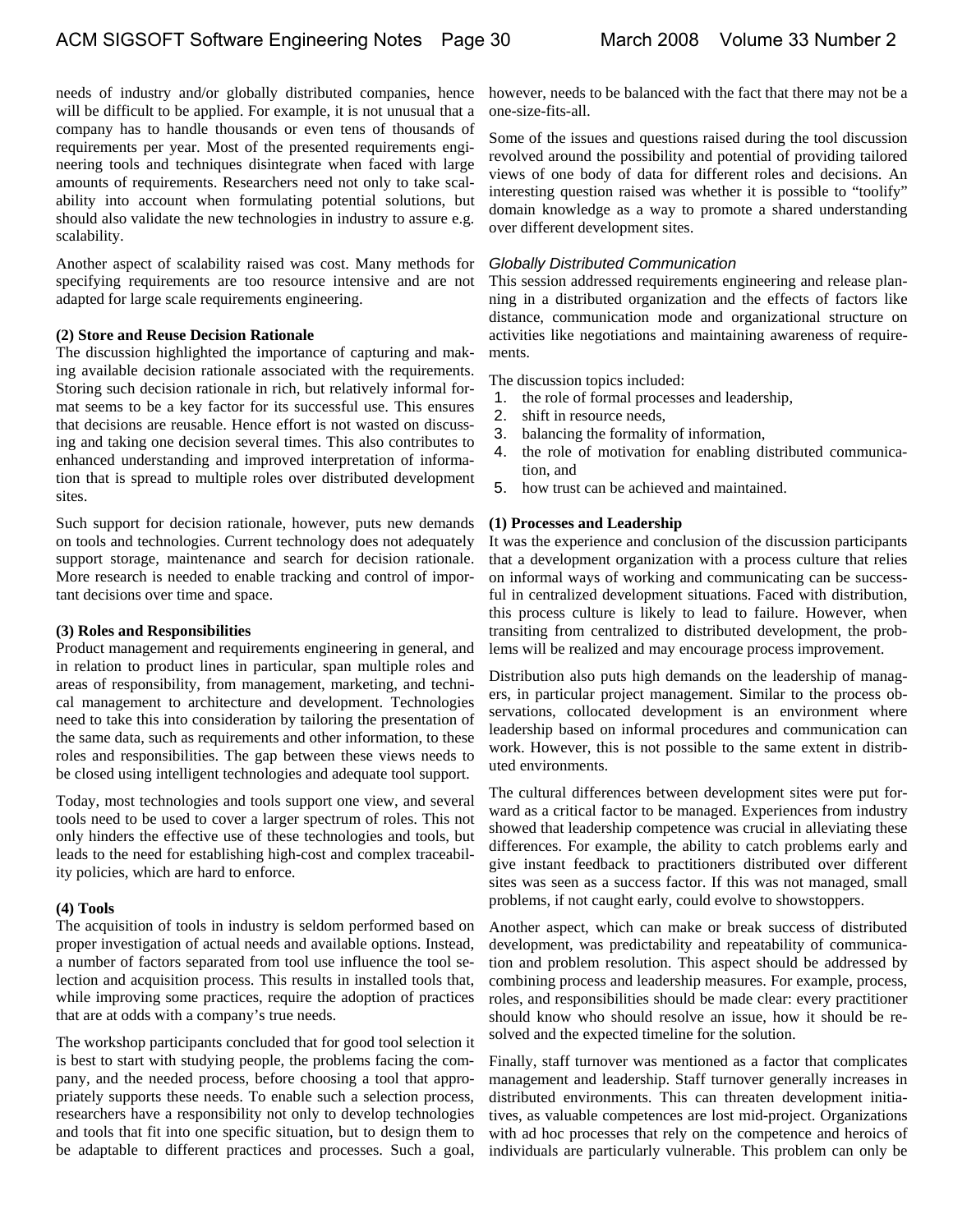addressed by managing knowledge and providing leadership through well defined and working processes, moving away from dependencies on a handful of key individuals.

#### **(2) Resource Allocation**

Distributed development requires not only more managerial overhead than collocated development, but also increased resources for fundamental tasks such as product management and requirements engineering. For example, low-quality requirements specification is not necessarily a serious problem in a collocated environment, as tacit knowledge can readily be exchanged: proximity, informal communication, and shared domain knowledge can compensate for insufficiencies. This is not the case in distributed environments, and this fact leads to a noticeable increase of resource needs.

There was agreement that distribution comes not only with potential savings, but also with added costs and modified distribution of resource needs. For example, moving programming to a region with high competence but lower salary levels can decrease resource needs for the development part of a project. This demands, however, that parts of these "savings" are allocated to management and requirements engineering activities. Business as usual can derail perfectly viable projects and increase overall costs.

#### **(3) Modeling and Formalization**

The use of modeling and formalization of information like requirements needs to be kept on a realistic level. Translating all knowledge into formal or semi-formal models is unrealistic as resources will not be available. Thus, researchers need to address the issue of distributed development in two ways. First, modeling needs to be brought closer to reality by allowing the capture of imperfect information. Second, acknowledging that not everything will be formalized, there is a need for mechanisms to identify critical parts that should be formalized. The boundary between informal and formal parts should be seamless.

Another important research topic is to demonstrate the benefits of formalization and modeling using empirical data from large-scale distributed development. The use of "toy" examples is common practice in research, but not relevant, rather there is a need to understand how technologies can be applied in real live circumstances. Also there is a genuine need for research into when and under what circumstances formalization and modeling are beneficial, and, even more important, when not. It is hard to find such knowledge, also in literature beyond distributed development.

#### **(4) Motivating Distributed Communication**

As the need for documentation and process formalization increases from collocated to distributed development, so does the need for communication. Communication is important for making all practitioners aware of the processes to be followed and to exchange knowledge and work results. To reflect the achievements of milestones, documents, previously seen as unnecessary, need to be created and maintained. To improve work efficacy, a constant flux of information needs to be managed that enables practitioners to stay up to date with the evolving work.

In addition to process transparency, this issue concerns the problem of motivation. Reward systems, which reward initiatives and good work that are aimed at making the distributed environment work, may play an important role. Management should assure that

coordination delays are minimized and that engineers can stay productive. The distribution of multiple parallel tasks to developers assures that a delay in one task can be alleviated by continuing work on a second task.

Management should also assure that the necessity of creating documentation is understood. Such work that enables distributed development must be considered as important as other activities including actual development. Documentation should not be seen as pure overhead, but rather a necessity that originates from the decision of distributing the development in the first place.

#### **(5) Trust**

Trust and working communication channels between development and customers was seen a crucial success factor of distributed development. This applies for both kinds of customers, companyinternal customers such as a product manager and customers external to the development organization.

The use of scenario-based communication utilizing enriched media was mentioned as a promising communication method that had been studied. Still open issues include situational awareness, the difficulty of grasping the current state of development in terms of information and expectations, which in turn can damage trust between customer and development.

## *Challenges of Global Requirements Engineering: Consequences for Research*

This session discussed challenges of distributed requirements engineering elicited from IT professionals. The aim was to build a basis for shaping future research in the global requirements engineering area.

The discussion topics included:

- 1. the definition of the research area and
- 2. future research initiatives.

## **(1) Shared Understanding of the Area**

The discussions during the workshop had on occasions shown misunderstandings and even disagreements about distributed development. The terms *distributed, multi-site*, and *global* were used and interpreted differently by different researchers and industry representatives. For example, is outsourcing the same as distributed development? Many argue that development is outsourced to another company at the same location cannot be considered distributed development. In the opposite example, can a situation with a company-internal customer that is geographically separated from development, where the customer is seen as an integral part of the requirements engineering process, be considered distributed development? Many of the challenges can be relevant for both situations, for example cultural differences and domain background, while other challenges, like different time zones, are particular to one constellation. One important step in formulating a research agenda for the area is to agree on a vocabulary, in order to make it possible for research to properly describe and communicate the context in which studies and research are performed.

In addition, a need to analyze and investigate the uniqueness of the challenges posed by distributed development was identified. Many of the challenges discussed in the context of distributed development were applicable in most non-distributed development settings. For not "reinventing the wheel", the study of currently